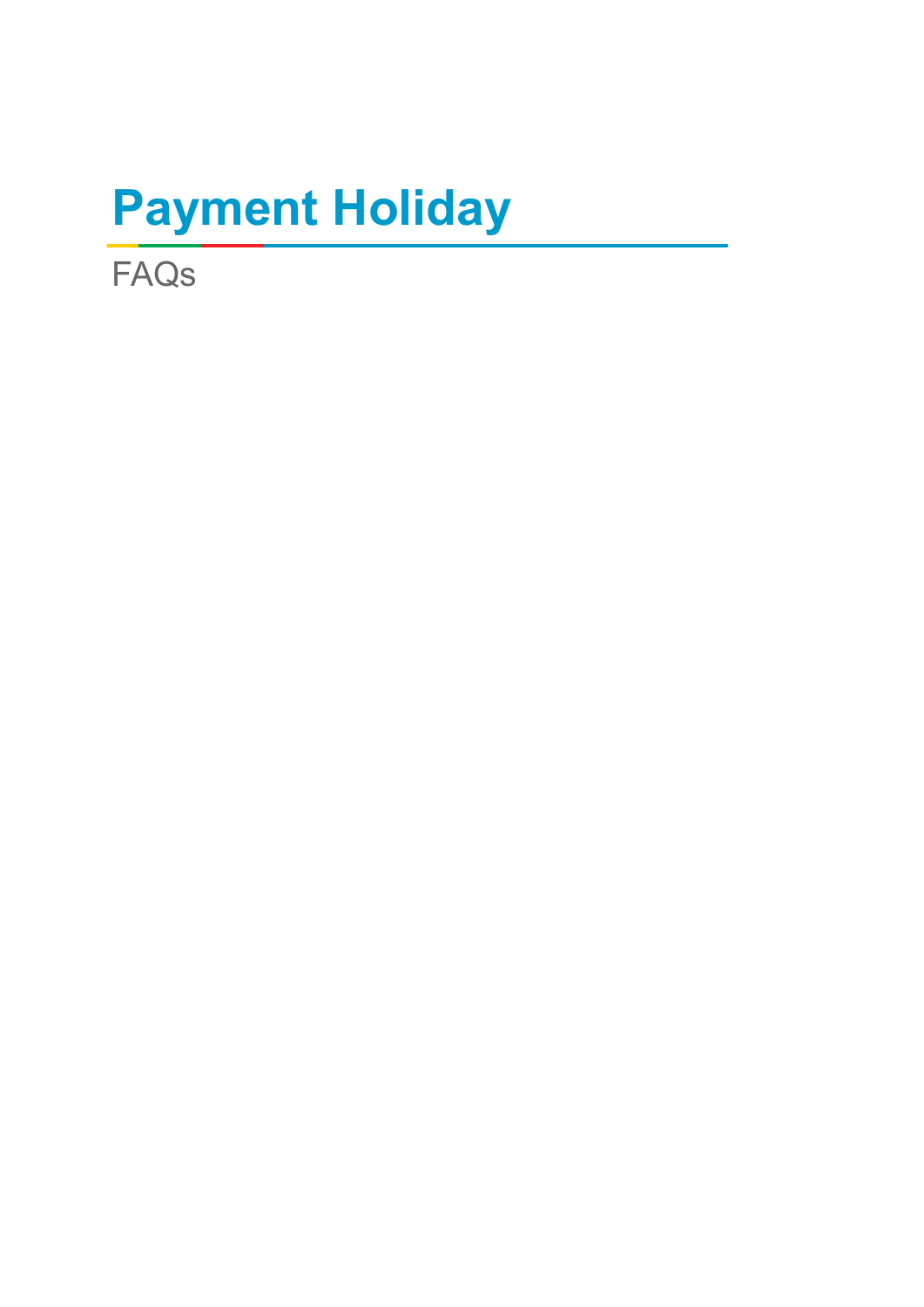### **Payment Holiday**

Our purpose as a business is to support your customers at the most challenging times in their lives, and this remains unchanged. We understand that these are unprecedented times and as the situation evolves, we want to help customers facing financial hardship.

If a customer is suffering from financial hardship, we would always encourage them to contact us or you, as their financial adviser, to explore their options and how we might support them. As part of our response to the impact of COVID-19, customers may be able to take a Payment Holiday\*. A Payment Holiday lets customers take a three month break from paying their monthly premiums provided their payments are up to date or provided they've only missed one payment. Customers will remain covered by their policy during this period, subject to their policy terms and conditions.

We'll collect the three months premium due when the payment holiday ends. Their regular monthly premiums will automatically restart at the end of the three months. We'll collect the amount owed around the same time as their next monthly premium. This may show as one payment or two separate payments within a few days of each other, on their bank statements. If the customer prefers, they can contact us at least 16 days in advance and pay the 3 months' premiums using their credit or debit card.

\*Eligibility criteria apply

#### **Who is eligible?**

To be eligible for a Payment Holiday, customers need to meet the below criteria:

- Have an active Direct Debit
- Your policy started before 1st February 2020 and has more than six months left on the term
- They haven't missed more than one premium payment

Please note policies starting with 'UK' for example 'UK1234567' will not be eligible for a payment holiday.

#### **How will the customer pay back the money owed when the Payment Holiday ends?**

We'll collect the three months premium due when the payment holiday ends. Their regular monthly premiums will automatically restart at the end of the three months. We'll collect the amount owed around the same time as their next monthly premium. This may show as one payment or two separate payments within a few days of each other, on their bank statements. If the customer prefers, they can contact us at least 16 days in advance and pay the 3 months' premiums using their credit or debit card.

#### **When will the Payment Holiday start?**

The Payment Holiday will start from the first payment due date after the customer applies; provided we have 10 days' notice before the next direct debit payment is taken.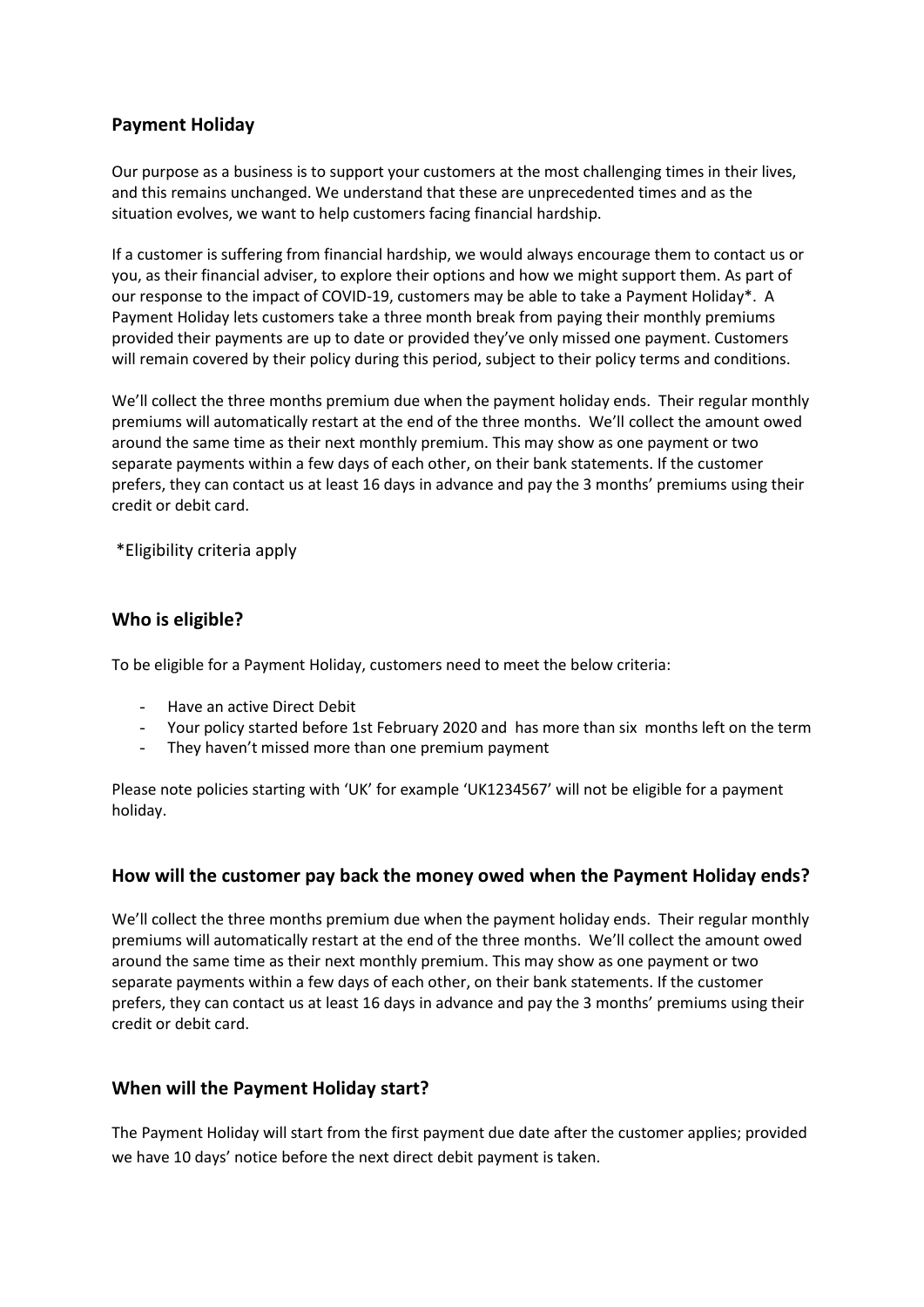If the customer has already missed a payment, the Payment Holiday will start from the date of the first missed premium.

If we're unable to pause the direct debit before the next payment date, we will take the customer's monthly premium amount as normal. The Payment Holiday will start the following month and continue for three months.

We'll send the customer a letter to let them know when their Payment Holiday will start, when their payments will start up again and when we will collect the missed payments.

## **Can customers still apply for a Payment Holiday if they've already missed a payment?**

Yes, customers may be able to apply for a Payment Holiday provided they've only missed one payment and meet our eligibility criteria. They'll need to call us to set up another Direct Debit. The Payment Holiday will then start from the date of the first missed premium.

If they've missed more than one payment they will not be eligible to take a Payment Holiday.

#### **Can the customer choose to begin a Payment Holiday on a specific date?**

No, if we agree to a Payment Holiday it will start from the first payment due date after they apply; provided we have 10 days' notice before the next direct debit payment is taken.

#### **Can the customer change their mind after requesting a Payment Holiday?**

Yes, if the customer feels they are now able to continue with their premiums as normal, they can change their mind at any time during the three months.

All they need to do is contact us on 0370 010 4080\* and we'll arrange that.

\* Call charges may vary. For your protection we may record and monitor calls

#### **What if the customer is unable to make payment after the Payment Holiday?**

If we're unable to collect all premiums due for this policy after the payment holiday ends, the policy will be cancelled and the cover will end. The customer may be able to reinstate their policy subject to completing health and lifestyle questions as well as paying all outstanding premiums, in line with your policy terms and conditions.

## **If one of my customers chooses to take a Payment Holiday, will this impact my commission?**